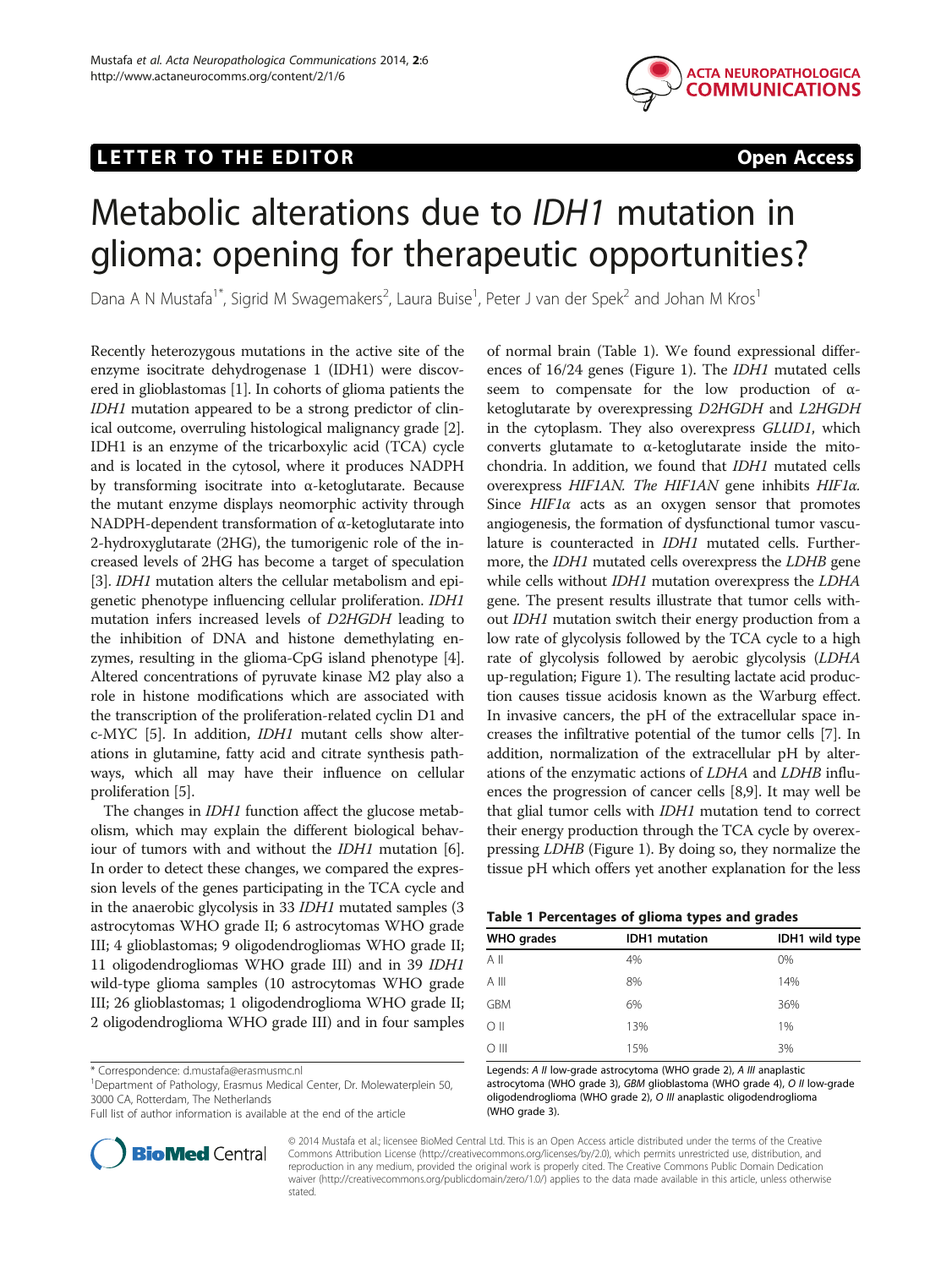<span id="page-1-0"></span>Mustafa et al. Acta Neuropathologica Communications 2014, 2:6 Page 2 of 3 http://www.actaneurocomms.org/content/2/1/6



aggressive biological behavior of the *IDH1* mutated gliomas.

We conclude that gliomas with *IDH1* mutation normalize their glucose metabolism, which appears to

result in a slower tumor progression. Depending on the IDH1 status of the tumor, specific interference with the glucose metabolism and aerobic glycolysis should therefore be considered for future therapeutic strategies.